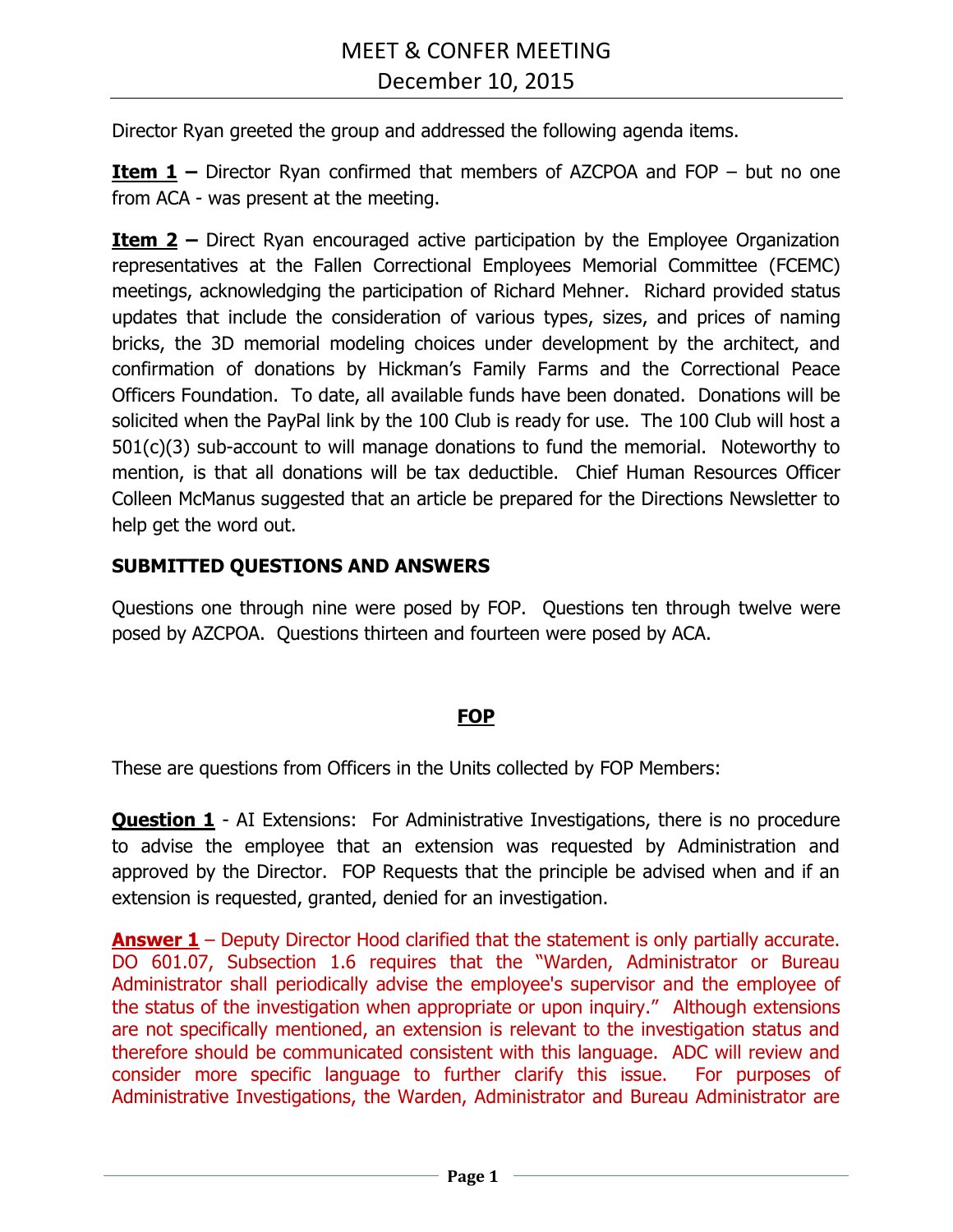referred to as the "Approving Authority" in the respective investigation. DO 601 will be adjusted to provide the employee notification of an extension.

**Question 2** - MAP Grievances: DO 514 is still on the ADC intranet as policy. It gives the impression that the new MAP can still be grieved. Since this is not the case and MAP entries cannot be grieved, can the PACE policy be removed from the ADC intranet. As a side note, how does an employee address clear errors in MAP when the Supervisor is unwilling or will not correct the errors?

**Answer 2** – Support Services Division Director Gail Rittenhouse explained that DO 514 has been under revision for some time due to ongoing changes in the MAP system. It is now in the administrative review stage and should be finalized in the near future to exclusively refer to MAP. In the interim, ADC will issue a DI to rescind the current language regarding grievances. Director Ryan requested that the DO be updated within 30 days.

An employee may address errors in his/her MAP by making a notes entry into the MAP system or by attaching a memo to his/her MAP. This documentation can also be included in the employee's personnel file upon the employee's request.

**Question 3** - Digital Recorders: There has been previous discussion on allowing employees the ability to bring in to the Units a digital recorder when being interviewed by AIU. Per 601.07.1.1.7, the policy allows for the employee to record interviews, but nothing about bringing a recorder into the Unit. Can we get this authorized on a statewide level for interviews?

**Answer 3** – Deputy Director Hood clarified that the current policy presents a potential conflict depending on where an interview is conducted. Security and contraband control are a priority. ADC is willing to consider resolving this situation along the following lines:

Since AIU investigators digitally record all interviews, a copy of that recording may be made available to a principal employee upon request. Per DO 601, employees are authorized to request and receive from the IG a copy of investigations, including AIU recorded interviews once the investigation is completed. A revision to 601 that authorizes an employee to request and receive a copy of the audio recording only, following the same request guidelines through the IG, may resolve this issue. The revision would dictate that a requesting principal employee may request a copy of his/her specific interview recording by providing a written request to the IG under the same requirements of requesting the entire investigation cited in current policy. The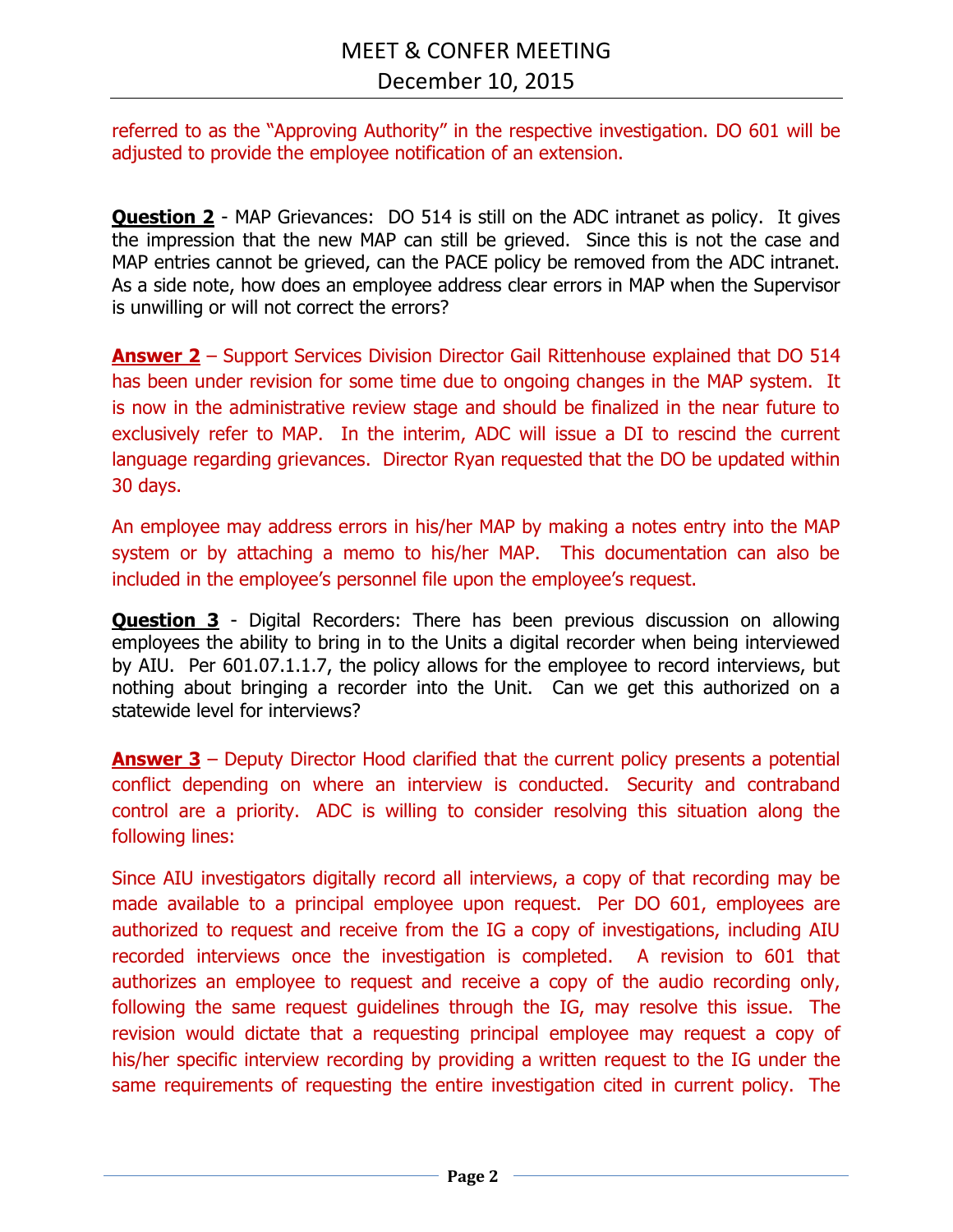request would be processed by the IG and an electronic copy of the recording would be provided to the principal employee within five days of receipt of the request, regardless of the status of the respective investigation.

**Question 4** - Uncovered Employee Right to Review Disciplinary: Uncovered employees are receiving disciplinary letters that state that "…this action is not appealable within the agency or to the State Personal Board" FOP would like to have any disciplinary letter issued to add…"…this action is not grievable within the agency nor is it appealable to the State Personal Board, but a request may be sent to the Department Director for review; that review is at the sole discretion of the Department Director."

**Answer 4** – Support Services Division Director Gail Rittenhouse shared that the disciplinary letters for uncovered employees will be revised to state, "This action is not grievable or appealable within the agency, nor is it appealable to the State Personnel Board." Deputy Director Hood explained that each such action is reviewed by Director Ryan and ADOA. Director Ryan added that the check and balance is that the CHRO and the Director ultimately have to be of one mind on the disposition.

**Question 5** - Non-Employee to be Representatives: Under 38-1104(A) "with the employer's permission, the law enforcement officer's representative may be from the law enforcement officer's professional membership organization." FOP is requesting that the Department to allow members of FOP who are prior employees of ADC who separated without issue (retired or medically retired) to act as employee representatives. Because the representatives may have to enter a secured area within a State Facility, they may be subject to a background investigation per DI 315 and DO 602. FOP will be willing to pay for the background investigation of non-employee at a reasonable cost.

**Answer 5** – Deputy Director Hood stated that ADC is not willing to consider such a modification to the existing policy at this time.

**Question 6** - Electronic Cigarettes: Per DO 109 employees are currently allowed to carry their e-cigarettes with them on post and inside their units. Policy restricts them from bringing in accessories such as extra liquid refill. There is no limit to an employee bringing in two packs of cigarettes or two cans of chewing tobacco. We would like it to be considered to allow employees to bring in a liquid refill for their e-cigarettes limited to one bottle no greater than 30ml in size. This would be adequate for an employee being prepared to work two consecutive shifts.

**Answer 6** – SROD Joe Profiri stated that ADC is not willing to consider such a modification to the existing policy at this time.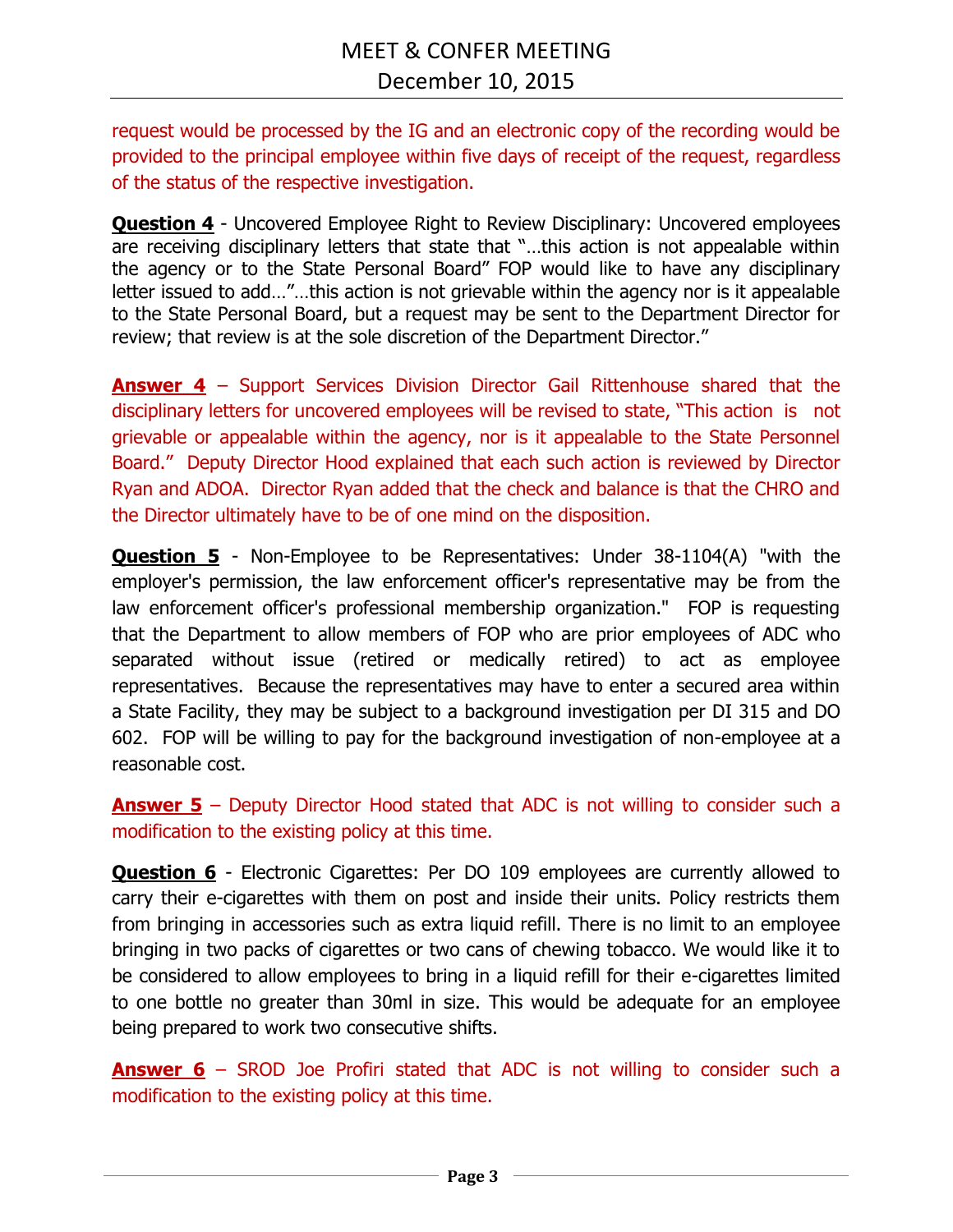**Question 7** - Grooming: Since the change to the inmate grooming policy DO 704 allows an inmate to grow a beard up to 1". Will staff be allowed the same privilege under DO 503?

**Answer 7** – Division Director Carson McWilliams stated that ADC is not willing to consider such a modification to the existing policy at this time. Pursuant to DO 503, staff may submit individual requests for grooming and dress modifications to the Grooming and Dress Committee for review and consideration, and the Committee then considers the request and makes a recommendation to the Director. Requests may be submitted to COTA Commander Ivan Bartos, who chairs the committee. The problem with beards is fit testing for a face mask, because a poor fit around a goatee or beard is a safety issue.

| <b>Complex/Unit</b> |               | Was            | <b>Now</b> | <b>Complex/Unit</b> |             | <b>Was</b> | <b>Now</b> | <b>Complex/Unit</b> |                | Was | <b>Now</b> |
|---------------------|---------------|----------------|------------|---------------------|-------------|------------|------------|---------------------|----------------|-----|------------|
| Winslow/Complex     | Days          | 4              | 3          | Winslow/Coronado    | Days        | 8          | 5          | Winslow/Kaibab27    | Days           | 27  | 19         |
|                     | Swings        | 4              | 3          |                     | Swings      | 8          | 6          |                     | Swings         | 27  | 19         |
|                     | Graves        | $\overline{4}$ | 4          |                     | Graves      | 8          | 5          |                     | Graves         | 25  | 18         |
| <b>Complex</b>      | Unit          | Was            | <b>Now</b> | <b>Complex</b>      | <b>Unit</b> | <b>Was</b> | <b>Now</b> | <b>Complex</b>      | Unit           | Was | <b>Now</b> |
| Perryville          | San<br>Carlos | 12             | 9          | Perryville          | Lumley      | 17         | 16         | Lewis               | Eagle<br>Point |     |            |

**Question 8** - Critical Minimums:

Listed are the reported "Critical Minimum" numbers, which have been lowered at some of the facilities throughout the state due to the costs of overtime. These numbers do not represent a full complement of staff at any of the locations, only the absolute minimum number of officers the unit posts for the safety of the staff and inmates. Some facilities are at a point where they are in consideration of lowering the "Critical Minimum", they have not done so yet.

Some locations report that when there is an operations position that must be manned, such as kitchen or medical officer, the shift must give up one of their "Critical Minimum" Staff without being replenished.

With the newly implemented minimum staffing levels, inmates are as aware of the shortage of officers as we are. Presence has always been known as the first step in use of force, but it is how we manage the behavior of inmates on a daily basis. When there are not enough staff to address and redirect inmate behavior, the inmates escalate. This is what officers are reporting from many locations throughout the state. When officers see the escalation in the inmates they manage, the officer is all too aware that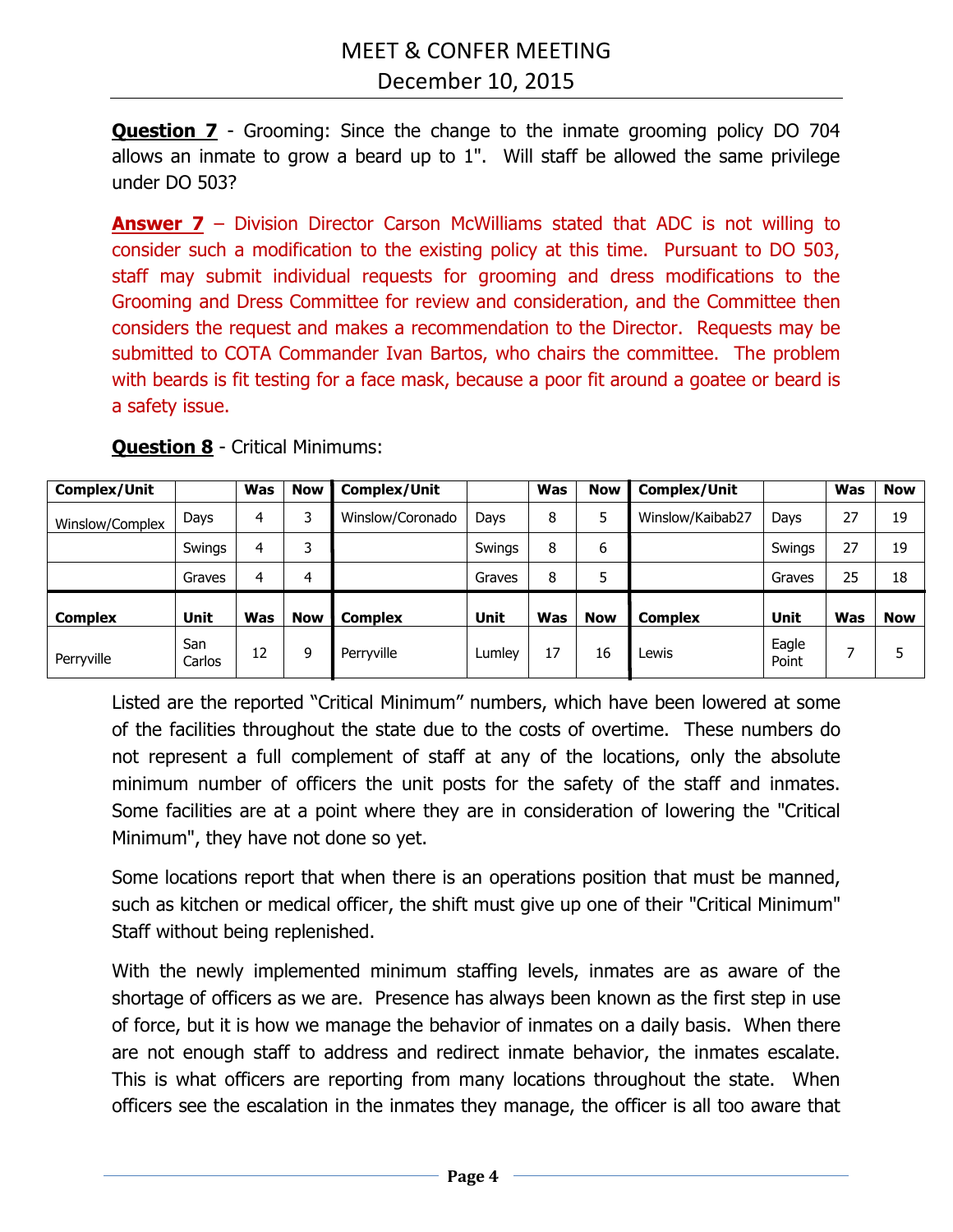# MEET & CONFER MEETING December 10, 2015

there are not enough officers to provide a response of more than one or two staff if a response becomes necessary. At the current staffing levels, many are in a situation that having the 4 officers required to remove an inmate from a bed by policy cannot be met. The number of staff available to respond is not reflected in a "critical minimum". It must be considered that there are control room officers and floor officers that are not allowed to leave their assigned post, making those officers not available to respond to an incident. This number is driven even lower when there are functions such as Meal service, and recreation occurring. Officers are reporting that the current "critical minimums" are leaving them without the necessary level of support when an incident occurs.

Many staff are assigned to areas that have no inmate supervision. From CO II's to DW's and CO IV's. Can we take one for every 5 out of central office, and assign them to their closest facility temporarily to assist with staffing? If you have 2 CO III's and 3 CO IV's in central office, then 4 of them can take up a day of work for one and move that one temporarily to cover a post at a unit. This is equal to the current workload of a CO III within the institution.

Operations and CO III's now assume a post on one shift one day per week. Why has it not been implemented to have Captains, CO IV's, and ADW's also assume one shift post per week. This will not fix the staffing issues, but would provide one more body on a post to assist with the lack of staff on a yard. Some of these individuals worked posts when overtime was available, now that we are in such a crunch, they are not on any of these posts.

Will you implement all staff having moved up through security being required to assume one post per week until you can come up with a better solution to increase the number of staff currently posted?

**Answer 8** – NROD Ernie Trujillo explained that this is a three-part question that requires a three-part response.

1. The statement that "critical minimum" numbers have been lowered at some facilities due to the costs of overtime is not accurate. For example, the number of 27 at Kaibab Unit represents full staffing if every post on the post chart was filled. The minimum number of staff for Kaibab had been established as 21. This ensures that all control rooms and each housing unit posts have at least one officer assigned. A review of the priority posting chart shows a need for additional posts to be filled, so the Winslow Warden adjusted the priority posting chart; staffing for the day shift and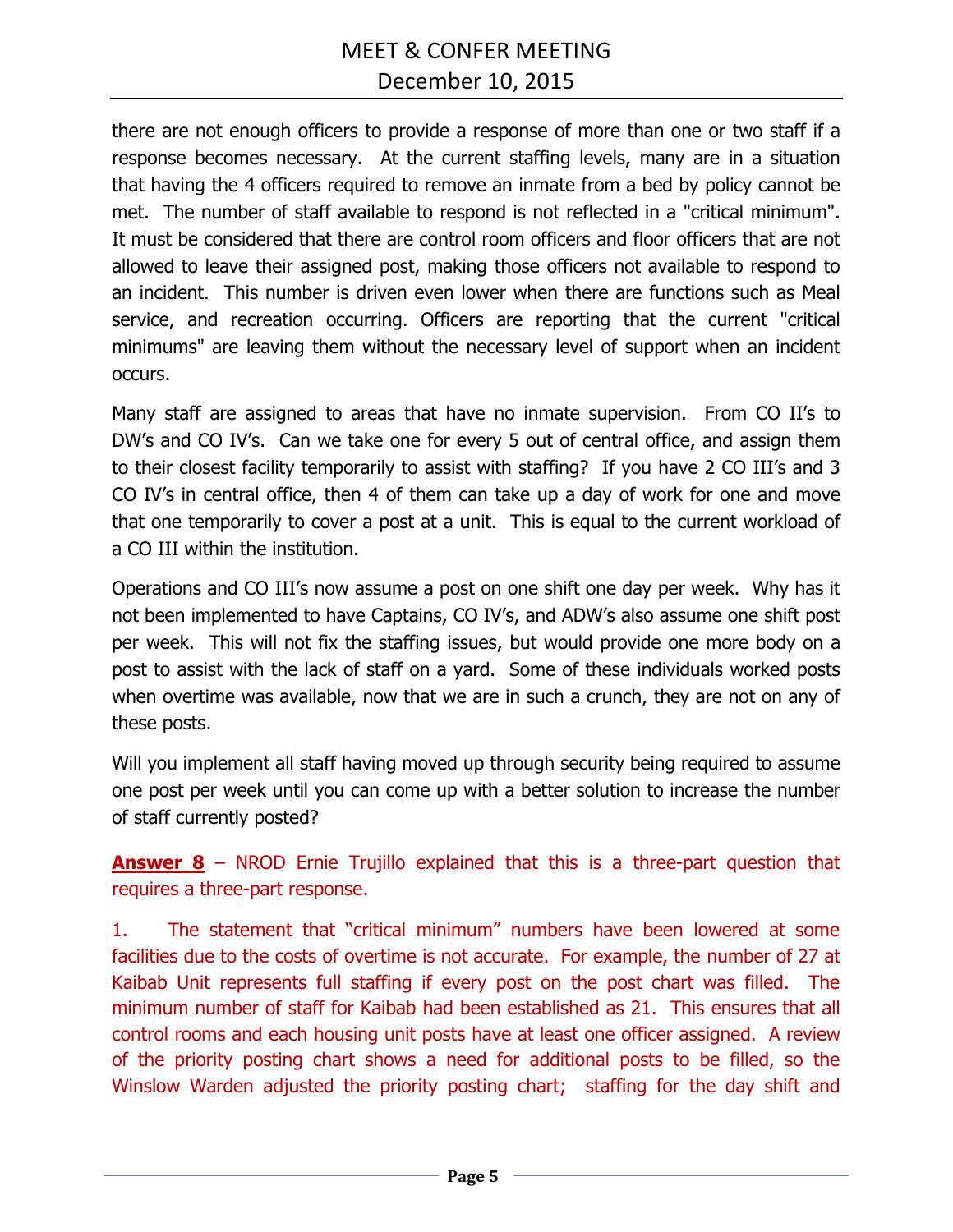swing shift has been increased. This staffing model is consistent with other similarly configured Units at Tucson and Eyman. The minimum staffing at Coronado Unit is consistent with the Graham Unit at Safford and Eagle Point at Lewis. A large number of inmates are off-site at work assignments in those units - thus the lower number on day shift vs. swing shift. The staffing is based on zones that consist of two housing units per zone with one officer per zone and also includes a yard officer and a supervisor. Complex operations are staffed according to the post chart numbers. Graveyard is higher because two perimeter patrols are posted.

Lewis Complex has not changed the posting at Eagle Point. It is staffed similarly to Graham Unit and Coronado Unit. Perryville is adhering to the priority posting chart and has not reduced any minimum numbers. Lumley Unit has actually added an additional post to day shift and swing shift by placing them higher in priority for being filled. San Carlos has not lowered minimum staffing levels.

Review of staffing is done on a daily basis and shift to shift. Priorities can change and the staffing needs must adapt. Kitchen posting is based out of the day shift even though the hours are different with standard shift hours. Medical lines must be accomplished in order to meet the inmates' medical needs. The priority posting chart is what guides adding or collapsing of posts. When staffing levels fall below minimum levels, yard activities are curtailed in consultation with the Deputy Warden and/or the Duty Officer. Staff is routinely cross-leveled to ensure that minimum numbers are met for the safe, secure, and orderly administration of the facility.

A full complement of staff is not possible given the number of current vacancies. There are not enough overtime dollars to cover every vacancy with overtime. Contrary to apparent perceptions, ADC is not drastically reducing overtime opportunities for employees; it is merely reducing overtime to its historical levels in response to a recent and financially unsustainable spike in overtime. This is why priority posting is so critical, and for attendance to be everyone's concern, not just management's concern. This is also why attendance is so critical. High call-ins and high numbers of staff out for intermittent FMLA and/or extended FMLA seriously and negatively impact the ability to staff units beyond minimum levels.

2. Officer presence and professional communication are the best way to ensure that inmates are compliant with institutional regulations. Being in constant motion and fully engaged will generally bring good results. Emergency response assignments are made with a focus on safety and security. While control room officers cannot abandon their control rooms, floor officers - when assigned - can leave their floor to respond to an ICS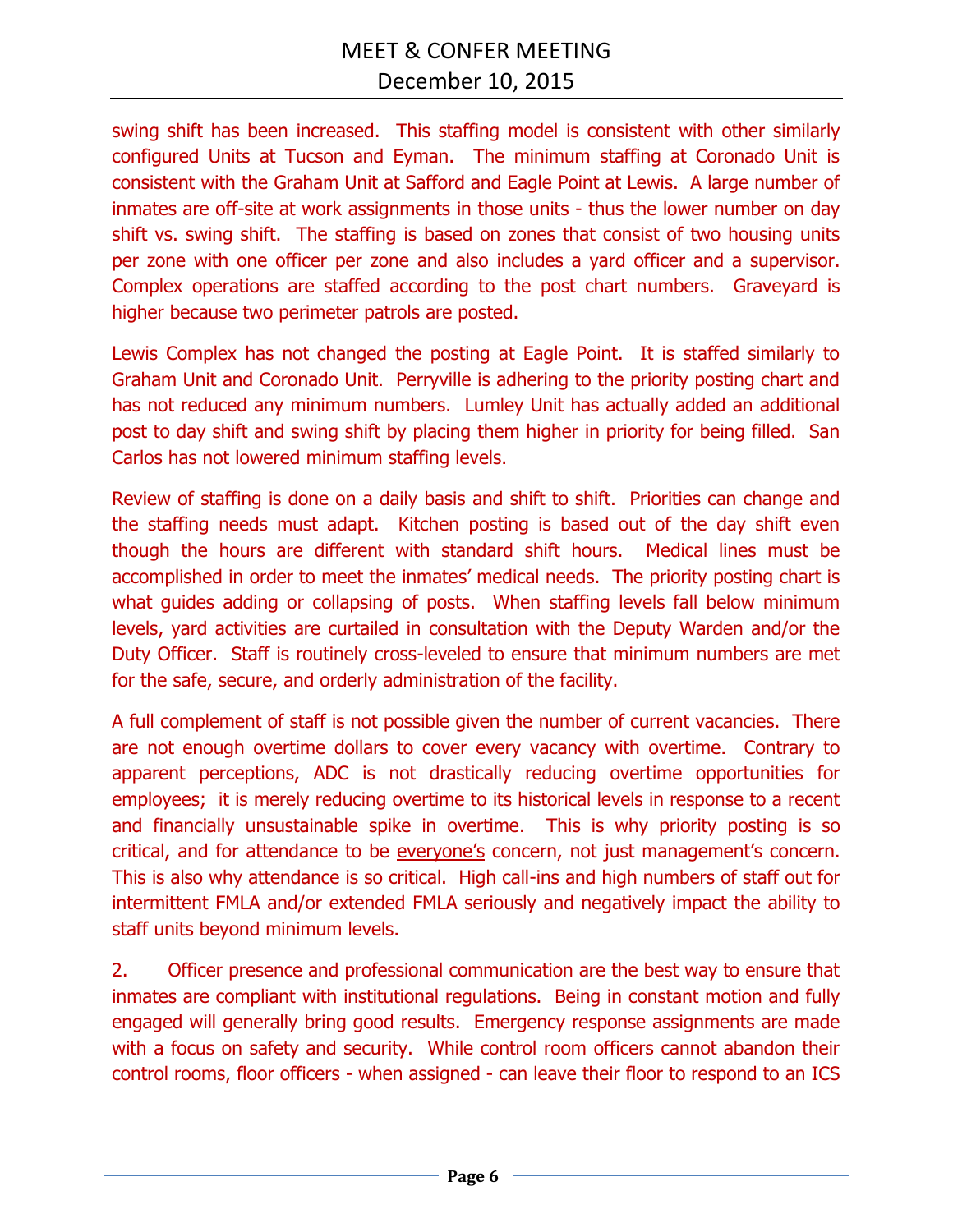activation. Floor officers also can escort their assigned dorms/housing units to meals, and spend time assisting with supervision of recreation activities.

3. There are no CO III's or Deputy Wardens assigned to Central Office. There are three CO II's assigned to Community Corrections for offender transportation and security at the Community Corrections headquarters. The CO II's assigned to front desks at Central Office are assigned there on a TWA and are pending return to full duty status.The CO IV's assigned there are responsible for ensuring that all inmate classification actions are completed, Protective Custody packets are reviewed, and inmate movement is properly scheduled and monitored. If these officers were assigned to a field post, these critical functions would stop and overall inmate movement would be in jeopardy of paralysis.

Captains, CO IV's, and ADW's are assigned as duty officers on weekends, holidays, and evenings/nights in order to maintain Command Staff presence at each facility. This is in addition to being required to complete their daily assignments. It is not practical to assign them to a mandatory post once a week in addition to their current duty officer assignments. An example of where an Administrator stepped in where needed was on Thanksgiving Day. A DW stepped in to provide coverage for an Officer — and that DW ended up working a double shift. DD McWilliams added that overtime increased by about \$700,000 per pay period from June to September. Two of the driving forces are hospital staffing and constant mental health watches inside the institutions. A position paper is currently being written to address changes in the hospital coverage, targeting the three highest usage institutions, with a goal to reduce staffing and overtime in a positive way. This goes back to people being at work.

NROD Ernie Trujillo explained what a big issue hospital staffing has become, sharing an example of a recent weekend where there were so many inmates at the hospital that there were fifty-two officers PLUS seven Sergeants stationed at the hospital! DD Hood explained that there has been a trend of mental health watches increasing on Friday and decreasing on Monday, when the medical and mental health staff return to work. After a meeting with Corizon leadership last week, Corizon will be adding appropriate positions to the rounds on the weekends. Director Ryan added that inmate mental health issues do not stop on Friday afternoons, it is a 24/7 issue. A recent modification is at Lumley. Those on continuous watch on the lower tiers are clustered adjacent to each other so that it takes fewer officers to watch. Those that are on intermittent watch can be covered by one officer in constant motion—a one to six run.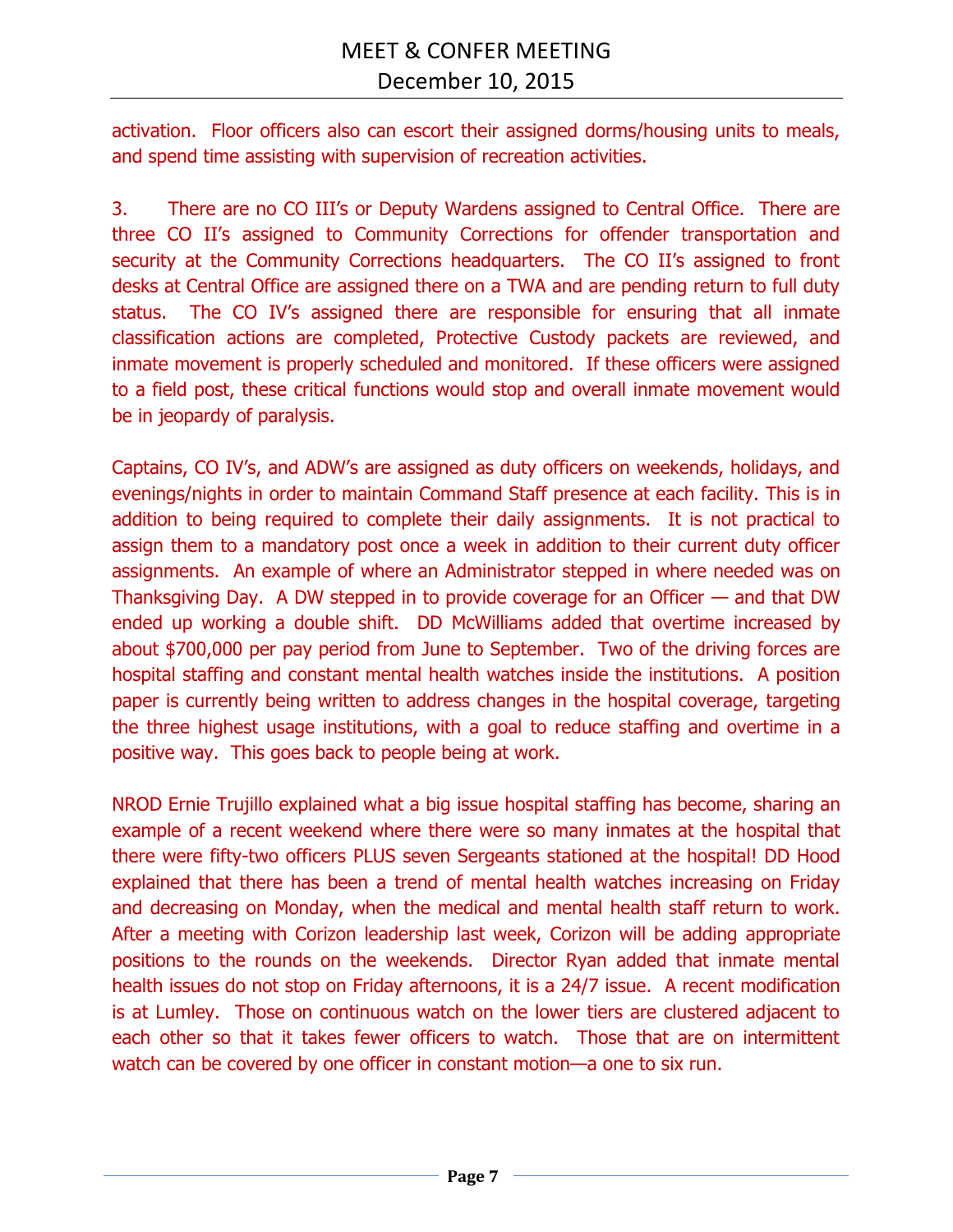Director Ryan referred to the average monthly call-ins report, posted in break rooms. This is very telling in terms of which prison complex percentages are highest for CO absenteeism. Many of the complexes with lowest vacancy rates, particularly in the metropolitan area, have the highest call-in rates. At yesterday's Employee Awards Ceremony, one of the unit citations awarded was bestowed upon the Eyman complex, which had the fewest call-ins. The DD and RODs challenged each Warden and DW to impact the number of call-ins. The Employee Organizations could have or should have some influence on your membership to come to work.

**Question 9** - CAC/NNTI: CAC was officially removed from policy. Now, Employee Relations has sent out a set of guidelines for how NNTI's are to be worded for call ins. (See attached) Why was CAC removed, if only to be unofficially reinstated? Will you provide a written policy on the procedure which has been implemented regarding call in's?

**Answer 9** – Support Services Division Director Gail Rittenhouse explained that ADC does not agree with the characterization of the guidelines from Employee Relations. First, an NNTI regarding attendance issues is not a reinstatement of the CAC system, which was discontinued in July 2012. It is written guidance provided to an employee to specifically advise where improvement is needed. While chronic attendance problems may warrant disciplinary action, the NNTI, which is not disciplinary, is intended to alert the employee to the problem and give him/her an opportunity to correct it.

In addition, the statement about Employee Relations having sent a set of guidelines "for how NNTI's are to be worded" with regard to attendance issues is false. The wording originated some time ago at the Tucson Complex and was shared with Employee Relations, which provided this language to the field more than two years ago, merely as a suggestive possibility, not as required language for all NNTI's issued for similar reasons.

ADC is not willing to consider issuing additional written policy for call-ins at this time. DO 525 already adequately addresses the requirements regarding attendance and callins and provides for the issuance of NNTI's to address attendance problems. As with any situation when policy is not followed, an employee may be subject to corrective and/or disciplinary action, as is well documented in DO 601.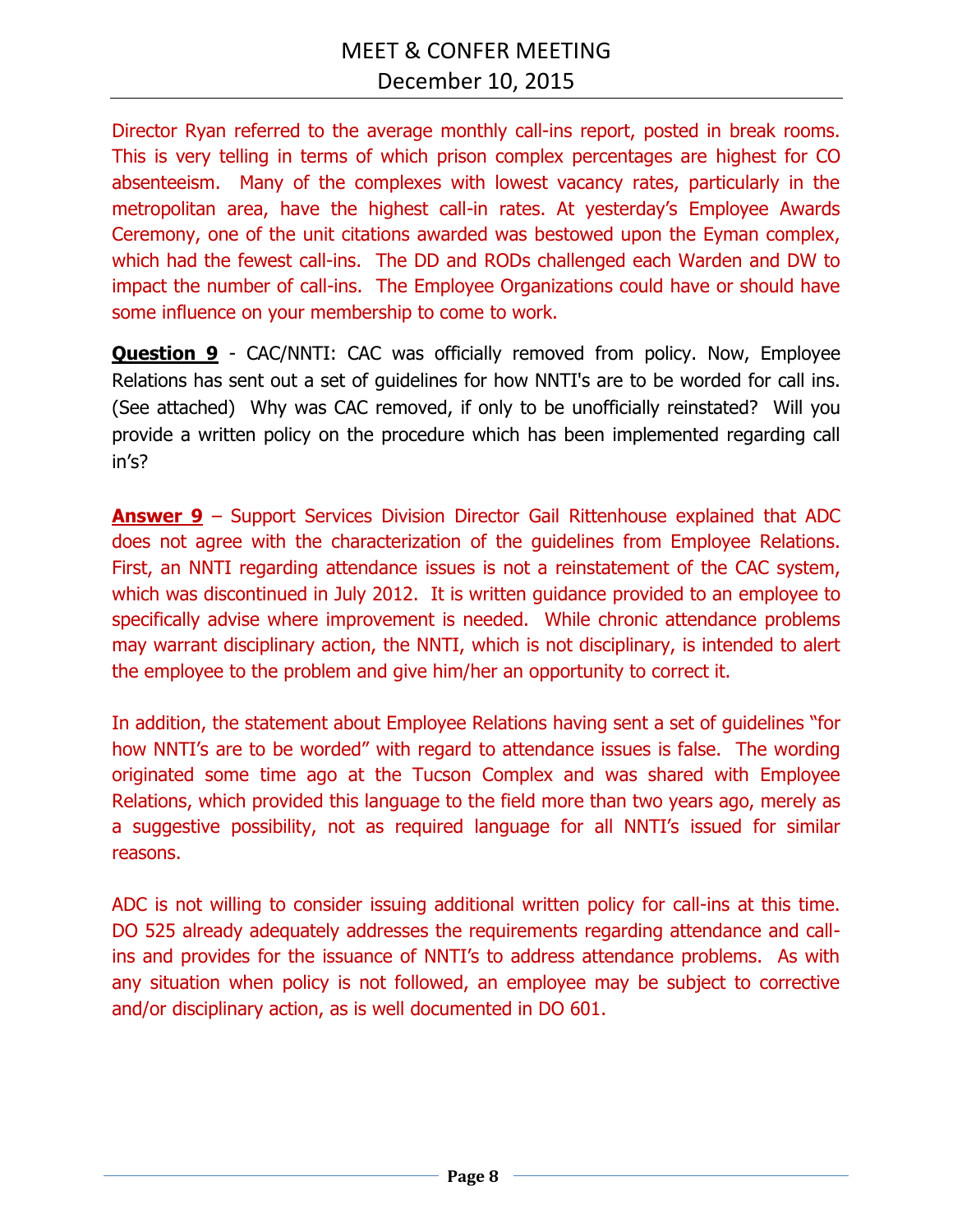## **AZCPOA**

On behalf of AZCPOA, the following questions were provided:

**Question 10** - In personnel board proceedings ADC has repeatedly asserted:

(1) The "just cause" standard of ARS 38-1103 does not apply to corrections officers,

**Answer 10** – DD Gail Rittenhouse clarified that ADC does not agree with this characterization of its position in Personnel Board proceedings. The Attorney General's Office has consistently contended on ADC's behalf that A.R.S. § 38-1103 and the "just cause" standard does apply to Correctional Officers, but only at the stage of the process when discipline is administered. This is consistent with DO 601. The standards of review relevant to Personnel Board proceedings are set forth in A.R.S. § 41-783: whether there was a preponderance of evidence to warrant the disciplinary action, and whether the agency's action was arbitrary and capricious. There is no provision in A.R.S. § 41-783 for the Board's review of agency actions based on a just cause standard. To the extent that the Attorney General's Office may have contended that A.R.S. § 38-1103 did not apply in a specific case, this contention would have been with regard to the applicability of the statute at that level of appeal, not whether the statute applied to Correctional Officers in general. In the absence of specific information regarding individual instances of employee discipline at a particular Personnel Board proceeding, ADC is unable to further respond to this allegation.

(2) That ARS 38-1101(H) does not apply to ADC when it reviews a personnel board order, and

**Answer 10** – DD Gail Rittenhouse clarified that this statute was repealed by the Arizona Legislature nearly one year ago.

(3) That ARS 38-1101(K) (requiring a hearing officer to determine if just cause exists for discipline) does not apply to hearings involving corrections officers

**Answer 10** – DD Gail Rittenhouse clarified that this statute was repealed by the Arizona Legislature nearly one year ago.

**Question 11** - In the Superior Court ADC has asserted that ARS 38-1107 does not apply and that corrections officers are not entitled to superior court hearings.

**Answer 11** – DD Gail Rittenhouse explained that ADC does not agree with this characterization of its position in Superior Court. The Attorney General's Office has not contended on ADC's behalf that A.R.S. § 38-1107 does not apply or that Correctional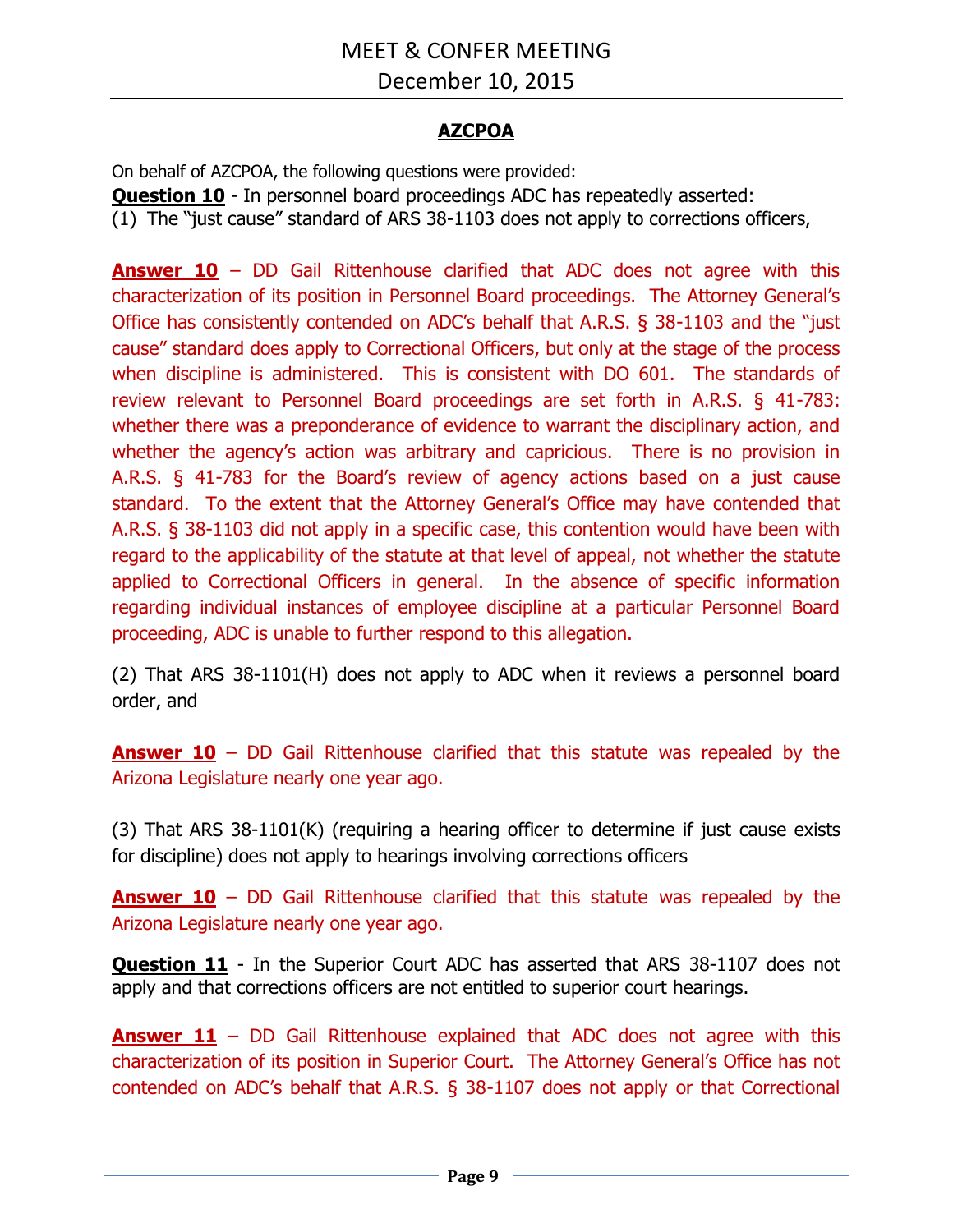Officers are not entitled to such judicial review. To the extent that the Attorney General's Office may have contended that A.R.S. § 38-1107 did not apply in a specific case, this contention would have been with regard to the express provisions of A.R.S. § 38-1107(F)(2), which provide that a law enforcement officer who is employed as an at will employee by an agency of this State is not entitled to judicial review by the Superior Court. The pendency of numerous cases precludes ADC from further response to this allegation.

**Question 12** - In investigative matters (AIU) ADC has not fully complied with ARS 38-1104(E) requiring ADC, upon request, to provide a basic summary of similar discipline.

Instead of immediately complying with ARS 38-1104(E), ADC requires officers to submit public records requests to the public information unit.

Wardens imposing discipline are apparently unaware of the request and impose discipline before the summaries are produced to officers.

The problem is that ADC's refusal to follow the law has resulted in unnecessary lawsuits lost by ADC. Berndt at the court of appeals, and Ayala at the Superior Court.

In light of these decisions can't ADC simply agree that Title 38 applies to uncovered corrections employees?

**Answer 12** – Deputy Director Hood clarified that ADC does not agree with numerous characterizations throughout these allegations. ADC has consistently and fully complied with A.R.S. § 38-1104(E), and its requirement that requests for information be routed to a centralized location does not violate this statute. The reference to the *Berndt* and Ayala cases is misplaced because neither of those cases involve an allegation of noncompliance with A.R.S. § 38-1104(E), and both of those cases remain pending in State Courts, not "lost" as alleged.

In an effort to more comprehensively address the erroneous perceptions upon which these allegations are predicated, and to further reduce administrative burdens on ADC and its employees, ADC will be amending DO language to ensure the following:

(1) Pursuant to A.R.S. § 38-1101(8)(b), and subject to the provisions of A.R.S. § 38- 1103(B)(2) and A.R.S. § 38-1104(F) and A.R.S. § 38-1107(F)(2), at the time of service of a Notice of Charge (NOC) Letter, ADC will provide a covered law enforcement officer with a basic summary of any discipline ordered against any other law enforcement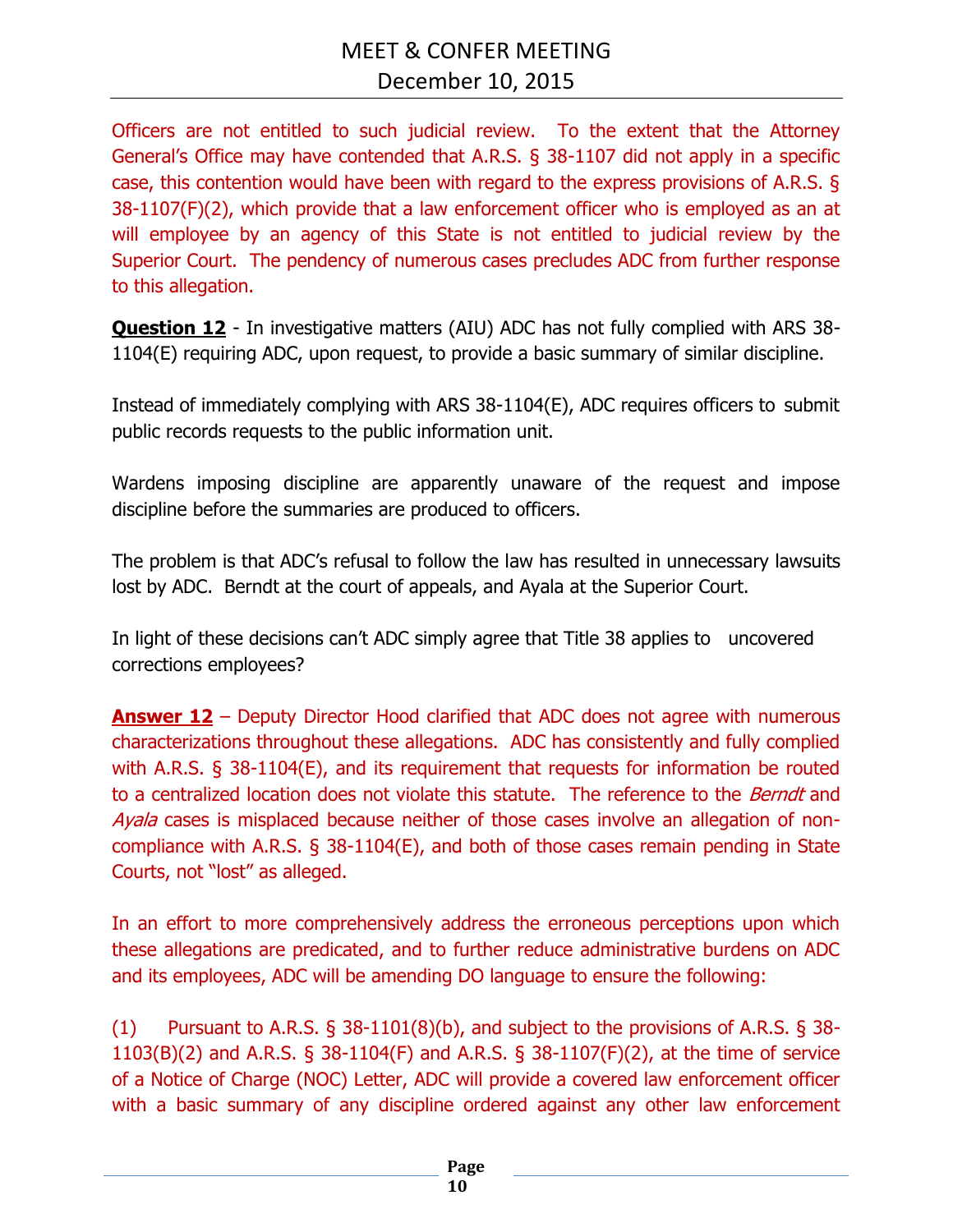officer of generally similar rank and experience employed by the employer within the previous two years for the same or a similar violation. Letters will be modified to ensure acknowledgement of receipt of the basic summary when the employee acknowledges receipt of the NOC Letter.

The basic summary will be provided only to the following employees in the following positions: CO II's, CO III's, CCO's, and CCO Sr.'s. The basic summary will be provided only when ADC is contemplating disciplinary action for these employees as defined by A.R.S. § 38-1101(3), which means dismissal, or in the cases of CO III's, CCO's and CCO Sr.'s, demotion as well. The contemplation of such discipline is signaled by the service of a NOC Letter, which allows the employee three days to respond prior to the finalization of the disciplinary determination.

It is important for all employees to remember that the Arizona Legislature has repeatedly stated throughout Title 38 that these disciplinary privileges do not extend to at will employees of State agencies.

In A.R.S. § 38-1103(B)(2), the Legislature states, "This section does not apply to a law enforcement officer who is employed by an agency of this State as an at will employee."

In A.R.S. § 38-1104(F), the Legislature states, "This section does not apply to a law enforcement officer who is employed by an agency of this State as an at will employee."

In A.R.S. § 38-1107(F)(2), the Legislature states, "This section does not apply to a law enforcement officer who is employed as an at will employee by an agency of this State."

In compliance with these statutes, ADC will not be extending the disciplinary privileges expressly reserved for covered law enforcement officers to at will employees or to any employees not subject to statutorily-defined disciplinary action.

## **ACA**

On behalf of ACA, the following questions are provided:

**Question 13** - We are concerned that the standard "mistake vs. misconduct" as a measuring tool for disciplinary is falling by the wayside in the tidal wave of "zero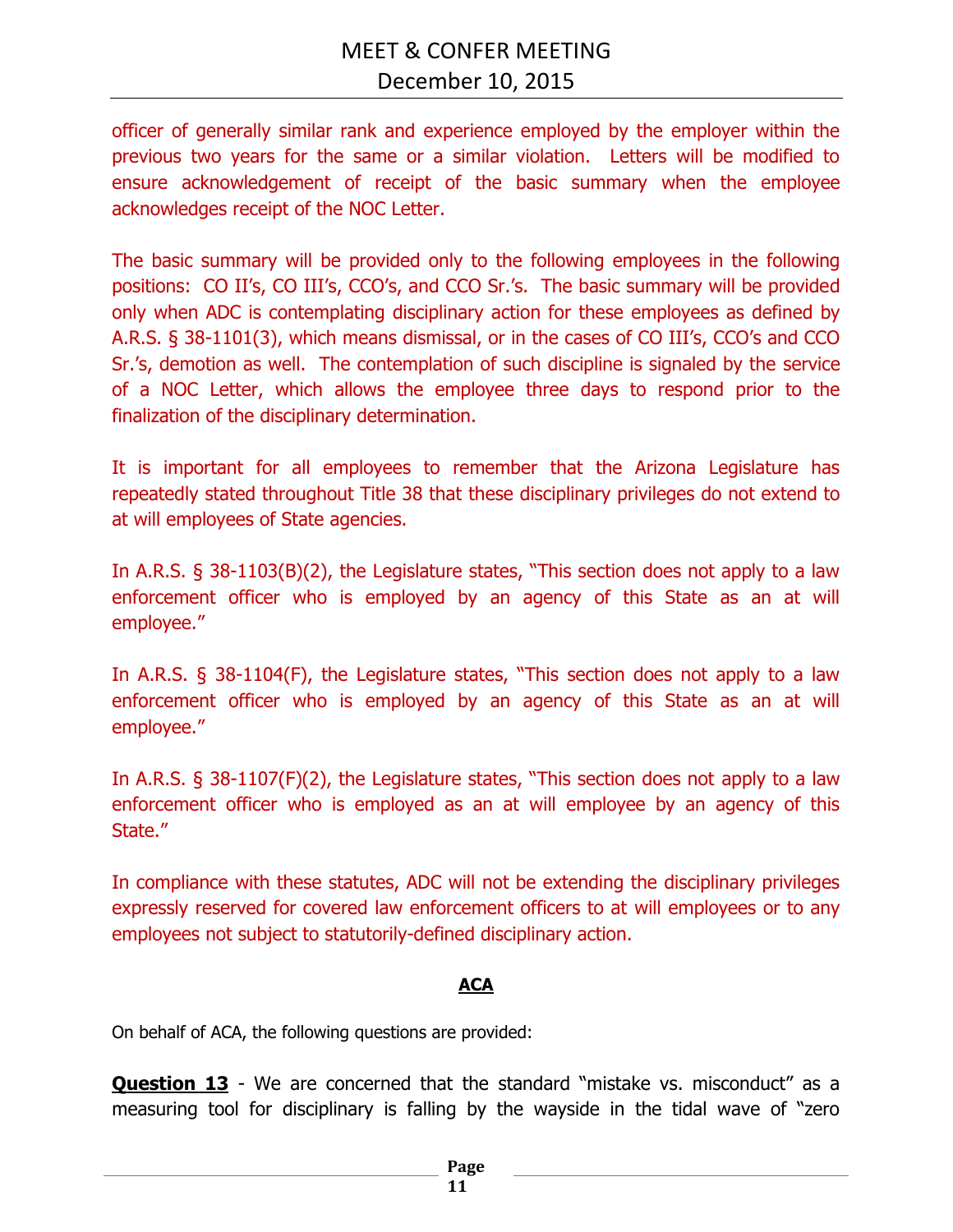tolerance" and based on observation of discipline in the last few years is in actuality no longer the standard. What is your response?

**Answer 13** – DD Carson McWilliams stated that ADC does not agree with this characterization of the administrative investigations and employee discipline policy. DO 601.02 speaks for itself and confirms the existing policy involving the differentiation between employee mistakes and employee misconduct. While ADC certainly does have a zero tolerance for certain egregious behavior, such as sexual harassment, sex with inmates, and criminal activity, ADC continues to evaluate employee disciplinary matters in accord with DO 601.02. In the absence of specific information regarding individual instances of employee discipline, ADC is unable to further respond to this question.

Director Ryan referenced a recent article in the AZ Republic by Craig Harris where seven cases regarding sexual harassment or employee discrimination were described. Five of these incidences occurred before Director Ryan's watch and two occurred under his watch. The behavior displayed by employees in these cases is intolerable. Every sexual harassment or employee discrimination is elevated and reviewed by Director Ryan personally. At a prior meet and confer session, the issue of employee arrests were discussed in this meeting and the people in this room were dismayed to hear what the numbers were – particularly for DUI and domestic violence. These are the same two criminal offences that occur repeatedly among law enforcement personnel. Although our intention was good by sharing awareness of this issue, it ended up being portrayed in a very negative way in the media. For DUI and domestic violence, ADC's initial sanction has significantly increased from forty to eighty hours. This change in policy occurred in April, 2013 and any increase noted since then in hours of suspensions is due to this type of behavior and/or sexual harassment or employee discrimination. This is clear in the policy. If there is an incident, an IR is initiated. In a matter of five days, an Administrator is supposed to read the IR and make a decision. The majority or 46% - of the disciplines are LORs. Dismissals are a miniscule number. Three or four meetings ago we discussed that over the course of a year this number was thirty COTA cadets and another 28 or 31 COs, out of 6,640 authorized positions. The distribution has leveled off in the last two years, in terms of the incremental sanctions.

**Question 14** - While human beings cannot be held to a standard of perfection, they can be encouraged/admonished to pursue a standard of excellence. Why is the word Efficiency preferred over Excellence as a stated value in the PRICE acronym? The clear impression is that efficiency matters more than excellence. Do the topmost administrators of DOC really want us to strive to do our jobs with efficiency as a higher priority, as in, more expediently, not necessarily with excellence?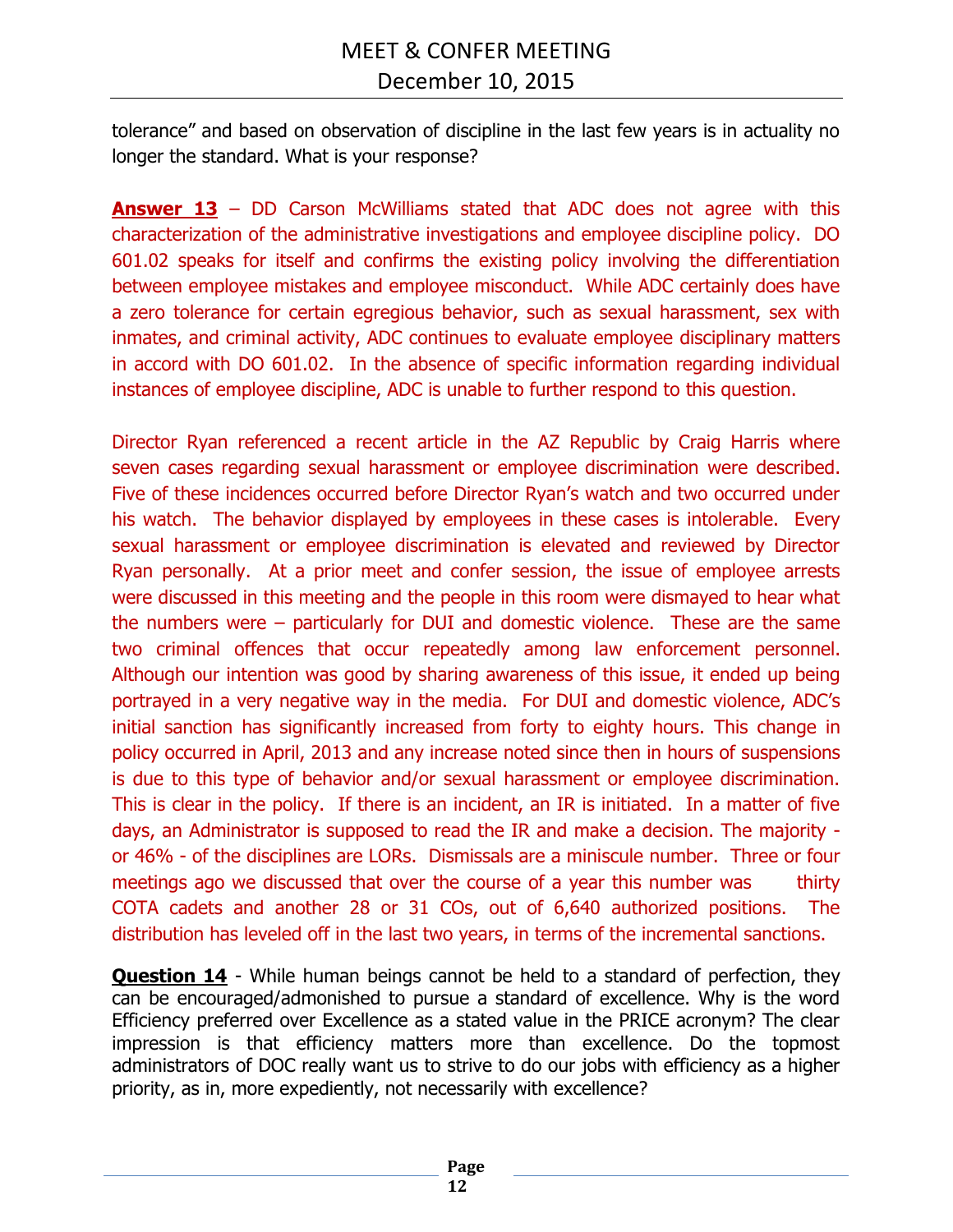**Answer 14** – Director Ryan stated that this question reflects the personal beliefs of the person who is asking it. ADC considers the word efficiency - making every action count - to encompass excellence. Director Ryan shared comments from yesterday's annual Employee Awards Ceremony. All employees are encouraged and asked to perform their assigned duty to the best of their abilities, keeping in mind that no one is perfect; thus we should enthusiastically strive for continuous improvement. Our challenge is to find things that "move the needle" in our goals, performance measures, and daily/monthly activities. Governor Ducey has challenged all employees throughout state government to stretch themselves to better understand and fulfill expectations. Eight traits expected, include the following:

- Always look for savings and efficiencies
- Institute a customer service mentality at all levels within the agency
- Be wedded to promote the best and weed out the worst, philosophy
- Be a policy entrepreneur
- Promote team play
- Look for technology solutions
- Maximize use of data
- No surprises  $-$  report it up. We can't fix things if we don't know about them.

These are many of the same expectations that have been the foundation of ADC's productivity. Transparency has to be a "given" for us to succeed. Thorough and honest communications are imperative in our profession. Mistakes will occur; we should learn from them and try not to repeat them. We should also celebrate our successes and stay engaged with our fellow employees. Our agency is responsible for almost 43,000 inmates inside the wire, and another 5,500 in the community. It takes almost 10,000 employees working together to oversee and manage these populations 24 hours a day/365 days a year.

The acronym PRICE has great meaning. I have three coins or medallions I'm displaying. The first version was issued over twenty years ago with the acronym RICE on the back; responsibility, integrity, cooperation and efficiency. As time has gone on, the second generation of this coin was the same acronym. The latest version is now PRICE. The difference is that professionalism was inserted, responsibility remained the same, integrity remained the same, cooperation was changed to courage, and efficiency has remained a constant. Excellence is what we need to strive for. Continuous improvement to try to do things better, more efficiently, and to eliminate waste—this is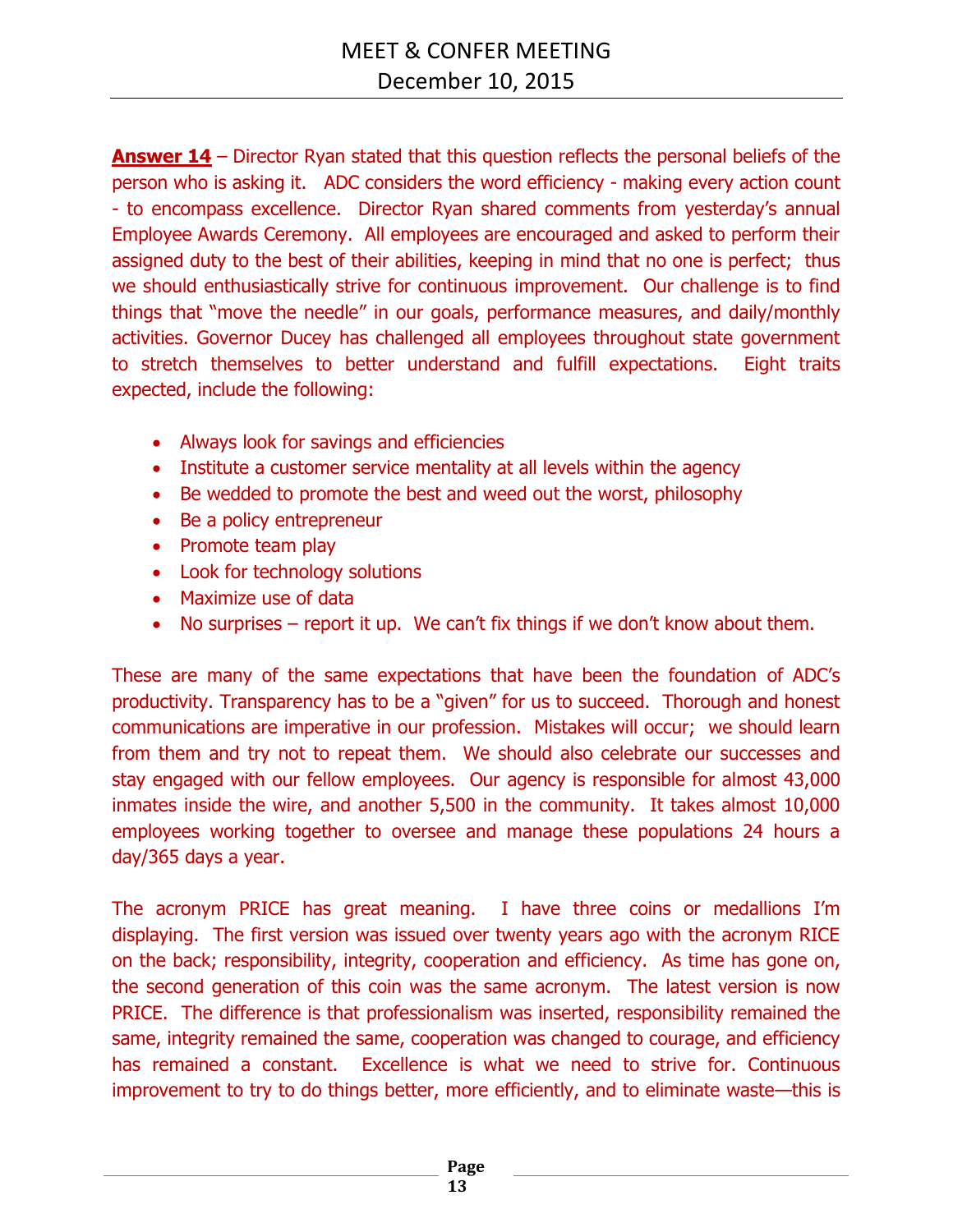what we strive for. We are always going to be trying to improve how we operate and how we do things. It is the nature of the business.

Think in terms of the Lean process. Yesterday at the awards ceremony, there were twenty unit citations or a whole host of team related improvements and processes. The first Lean project had to do with the CO RUSH process. The Lean team was led by Gail Rittenhouse, Denise Stravia was a coach, and the Director was the Executive sponsor. We are authorized for 6,640 CO positions. On a linear fashion it took 120 days for every step in the recruiting process. The Governor challenged twenty-three agencies to look at processes and see if they could reduce the time it took to do them by at least 50%. One of the most significant things we do is to recruit and retain people. Those who have been in the military remember the assembly line experience, where you go through the entire onboarding process in a couple of days and are quickly in basic training. In our CO hiring process, the first step in disqualifying someone is the criminal history check. By completing the criminal history check and making a determination early, we are able to retain or eliminate a person based on criminal activity  $-$  as opposed to going on with other steps that include the physical, psychological, or other testing only to learn the applicant had criminal activity in his/her background and wasn't qualified for employment anyway. This is one way to reduce wasteful steps in the process. Using a funnel diagram, our recruitment numbers formerly started at 10,000 contacts and through various reductions the result ended up being 1,000 hires. The process that was most intriguing was that of reference checks because it turned out to be completely non-value-added. When applying for a job, people do not provide bad references—in other words, people do not provide names of references who will give them a bad review. Through the Lean process, it was determined that the RUSH staff learn enough about the individuals that they do not need reference checks anyway, so they were eliminated from the process. The bottom line is that the Lean team for RUSH recruiting achieved more than the 50% goal. In March of this year we had 640 vacancies. Today vacancies are between 450 and 455; this is how much improvement has been made and how much ground gained - attributable to a far more efficient process. We are going to continue and hope in a few short months this will be a low 300 number. The more officers in the institutions, the better it is for everyone. The challenges with staffing have continued over the years. In 2006, 565 CO positions were abolished by the previous administration. (The funding was kept for a pay package.) In FY10 there was another 5% cut of non CO positions, and 487 positions had to be abolished. In less than ten years, more than 1,000 positions have been eliminated from ADC. We gained some back; 103 CO positions were funded. As a result of closing the Picacho and Maricopa units, we were able to transfer 47 positions from Douglas to